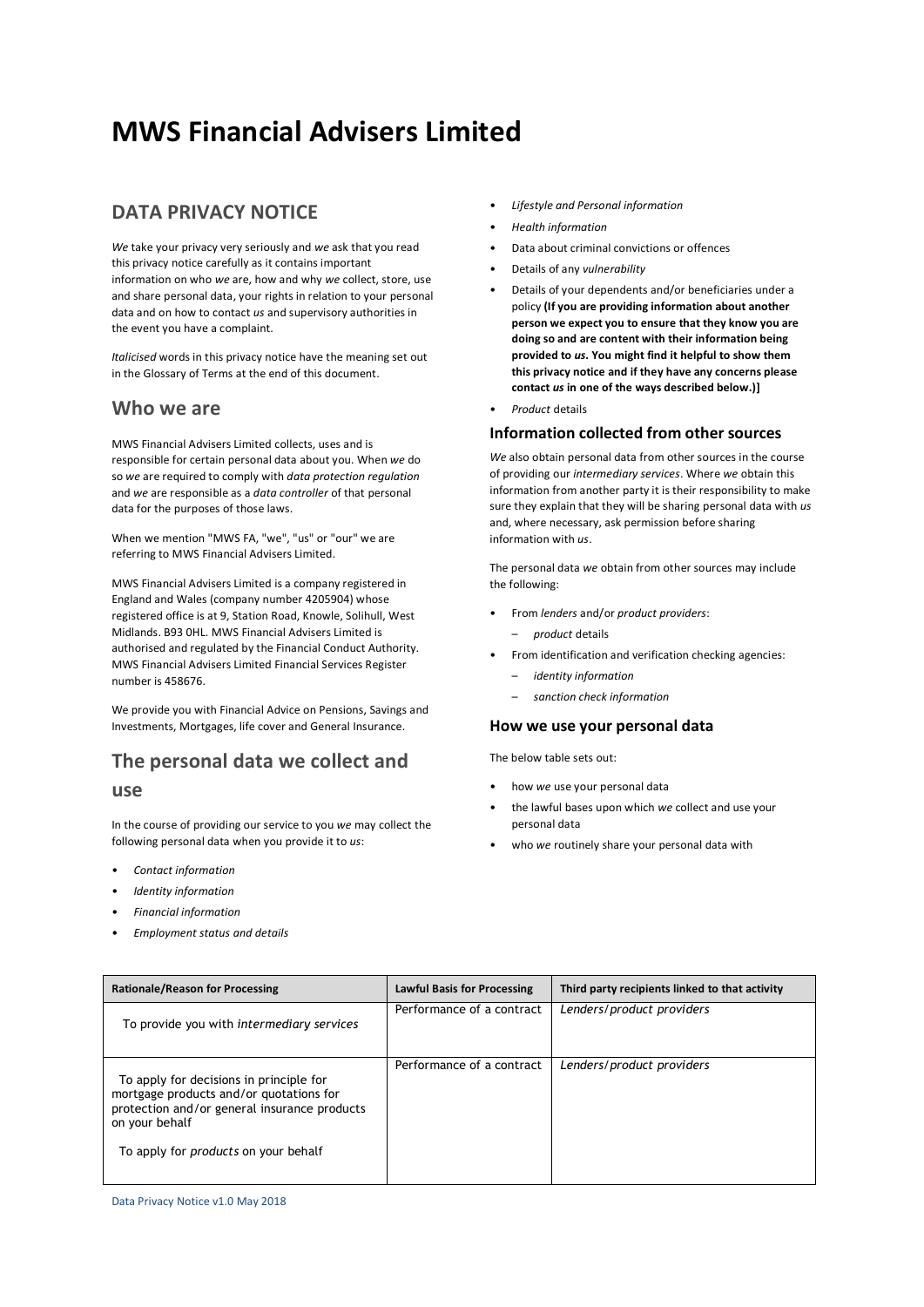To retain records of any services or advice provided to you by *us* in order to defend potential legal claims or complaints

Legal Obligation | External supplier(s) of data storage and data hosting services to retain records on *our* behalf

### **Special category data**

Certain types of personal data are considered more sensitive and so are subject to additional levels of protection under data protection legislation. These are known as 'special categories of data' and include data concerning your health, racial or ethnic origin, genetic data and sexual orientation. Data relating to criminal convictions or offences is also subject to additional levels of protection.

*We* may process:

- *Health information* and *lifestyle information* when providing *intermediary services* in relation to a protection insurance product; and/or
- Criminal conviction or offence information when providing *intermediary services* in relation to a general insurance product

In addition to the lawful basis for processing this information set out in the above table, *we* will be processing it either (i) for the purpose of advising on, arranging or administering an insurance contract or (ii) for the establishment, exercise or defence of legal claims.

In the course of our activities relating to the prevention, detection and investigation of financial crime, *we* may process criminal conviction or offence information. Where *we* do so, in addition to the lawful basis for processing this information set out in the above table, *we* will be processing it for the purpose of compliance with regulatory requirements relating to unlawful acts and dishonesty.

### **Marketing**

*We* may use personal data we hold about you to help *us* identify, tailor and provide you with details of products and services from *us* that may be of interest to you. *We* will do so in accordance with any marketing preferences you have provided to *us*.

In addition, ONLY where you request on an individual basis, *we* may provide you with details of products and services of third parties where they may be of interest to you.

MWS Financial Advisers Limited does NOT share any personal information with any third-party marketing companies.

### **Whether information must be provided by you, and if so why**

*We* will tell you if providing some personal data is optional, including if *we* ask for your consent to process it. In all other cases you must provide your personal data in order for *us* to provide you with *intermediary services*.

#### **How long your personal data will be kept**

We will hold your personal data for differing periods of time depending upon the reason we have for processing it. These retention periods are set out below.

| <b>Type of Record</b>     | <b>Retention Period</b>                                                 |
|---------------------------|-------------------------------------------------------------------------|
| Personal file information | Indefinitely as required by<br>the Financial Conduct<br>Authority (FCA) |

# **Transfer of your information out of the EEA**

We will not transfer your personal data outside of the European Economic Area or to any organisation (or subordinate bodies) governed by public international law or which is set up under any agreement between two or more countries.

You have a right to ask *us* for more information about the safeguards *we* have put in place as mentioned above. To learn more, please see 'Your rights' below.

# **Your rights**

You have legal rights under *data protection regulation* in relation to your personal data. These are set out under the below headings:

- To access personal data
- To correct / erase personal data
- To restrict how *we* use personal data
- To object to how *we* use personal data
- To ask *us* to transfer personal data to another organisation
- To object to automated decisions
- To find out more about how *we* use personal data

*We* may ask you for proof of identity when making a request to exercise any of these rights. *We* do this to ensure *we* only disclose information or change your details where *we* know *we* are dealing with the right individual.

*We* will not ask for a fee, unless *we* think your request is unfounded, repetitive or excessive. Where a fee is necessary, *we* will inform you before proceeding with your request.

*We* aim to respond to all valid requests within one month. It may however take us longer if the request is particularly complicated or you have made several requests. *We* will always let you know if *we* think a response will take longer than one month. To speed up *our* response, *we* may ask you to provide more detail about what you want to receive or are concerned about.

*We* may not always be able to fully address your request, for example if it would impact the duty of confidentiality *we* owe to others, or if *we* are otherwise legally entitled to deal with the request in a different way.

#### *To access personal data*

You can ask *us* to confirm whether or not *we* have and are using your personal data. You can also ask to get a copy of your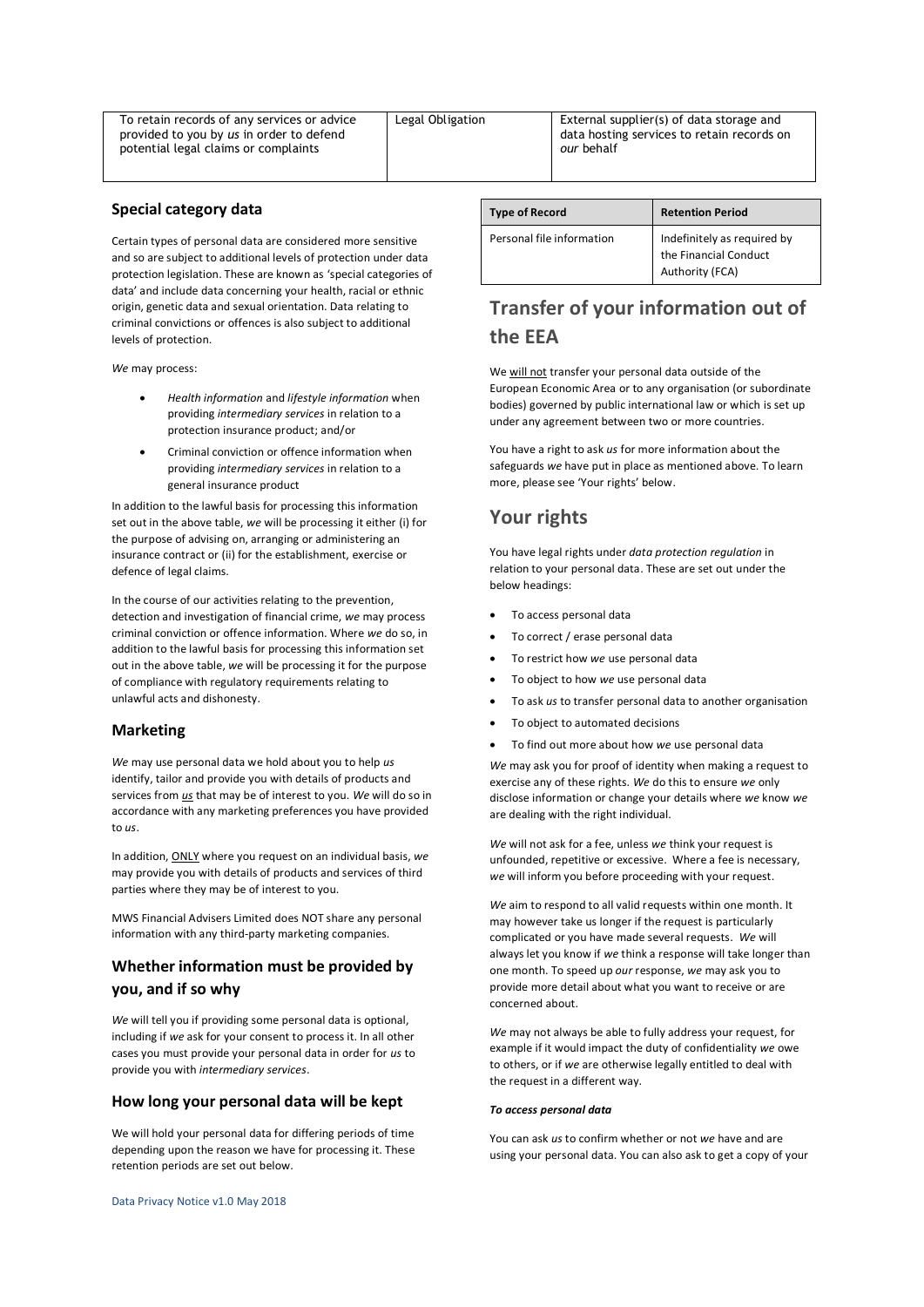personal data from *us* and for information on how *we* process it.

#### *To rectify / erase personal data*

You can ask that *we* rectify any information about you which is incorrect. *We* will be happy to rectify such information but would need to verify the accuracy of the information first.

You can ask that *we* erase your personal data if you think *we* no longer need to use it for the purpose *we* collected it from you.

You can also ask that *we* erase your personal data if you have either withdrawn your consent to *us* using your information (if *we* originally asked for your consent to use your information) or exercised your right to object to further legitimate use of your information, or where *we* have used it unlawfully or where *we* are subject to a legal obligation to erase your personal data.

*We* may not always be able to comply with your request, for example where *we* need to keep using your personal data in order to comply with *our* legal obligation or where *we* need to use your personal data to establish, exercise or defend legal claims.

#### *To restrict our use of personal data*

You can ask that *we* restrict *our* use of your personal data in certain circumstances, for example

- where you think the information is inaccurate and *we* need to verify it;
- where *our* use of your personal data is not lawful, but you do not want *us* to erase it;
- where the information is no longer required for the purposes for which it was collected but *we* need it to establish, exercise or defend legal claims; or
- where you have objected to *our* use of your personal data, but *we* still need to verify if *we* have overriding grounds to use it.

*We* can continue to use your personal data following a request for restriction where *we* have your consent to use it; or *we* need to use it to establish, exercise or defend legal claims, or *we* need to use it to protect the rights of another individual or a company.

#### *To object to use of personal data*

You can object to any use of your personal data which *we* have justified on the basis of our legitimate interest, if you believe your fundamental rights and freedoms to data protection outweigh *our* legitimate interest in using the information. If you raise an objection, *we* may continue to use the personal data if *we* can demonstrate that *we* have compelling legitimate interests to use the information.

#### *To request a transfer of personal data*

You can ask *us* to provide your personal data to you in a structured, commonly used, machine-readable format, or you can ask to have it transferred directly to another *data controller* (e.g. another company).

You may only exercise this right where *we* use your personal data in order to perform a contract with you, or where *we* asked for your consent to use your personal data. This right does not apply to any personal data which *we* hold or process outside automated means.

*To contest decisions based on automatic decision making* 

If *we* made a decision about you based solely by automated means (i.e. with no human intervention), and the decision made by *us* produces a legal effect concerning you, or significantly affects you, you may have the right to contest that decision, express your point of view and ask for a human review. These rights do not apply where *we* are authorised by law to make such decisions and have adopted suitable safeguards in *our* decision-making processes to protect your rights and freedoms.

#### *You can contact us for more information*

If you are not satisfied with the level of information provided in this privacy notice, you can ask *us* about what personal data *we* have about you, what *we* use your information for, who *we* disclose your information to, whether *we* transfer it abroad, how *we* protect it, how long *we* keep it for, what rights you have, how you can make a complaint, where *we* got your data from and whether *we* have carried out any automated decision making using your personal data.

If you would like to exercise any of the above rights, please:

- email or write to John Watts at *[office@mwsfa.co.uk](mailto:office@mwsfa.co.uk)* our Data Protection Officer/Data Privacy Manager or 9, Station Road, Knowle, Solihull, West Midlands B93 0HL.
- let us have enough information to identify you, e.g. name, address, date of birth;
- let us have proof of your identity and address (a copy of your driving licence or passport and a recent utility or credit card bill); and
- let us know the information to which your request relates.

## **Keeping your personal data secure**

*We* have appropriate security measures in place to prevent personal data from being accidentally lost or used or accessed in an unauthorised way. *We* limit access to your personal data to those who have a genuine business need to know it. Those processing your information will do so only in an authorised manner and are subject to a duty of confidentiality.

*We* also have procedures in place to deal with any suspected data security breach. *We* will notify you and any applicable regulator of a suspected data security breach where *we* are legally required to do so.

## **Our supervisory authority**

If you are not happy with the way *we* are handling your information, you have a right to lodge a complaint with the Information Commissioners Office. It has enforcement powers and can investigate compliance with *data protection regulation* (www.ico.org.uk).

We ask that you please attempt to resolve any issues with us before the ICO.

### **How to contact us**

Please contact our Data Protection Officer/Data Privacy Manager if you have any questions about this privacy notice or the information *we* hold about you.

Data Privacy Notice v1.0 May 2018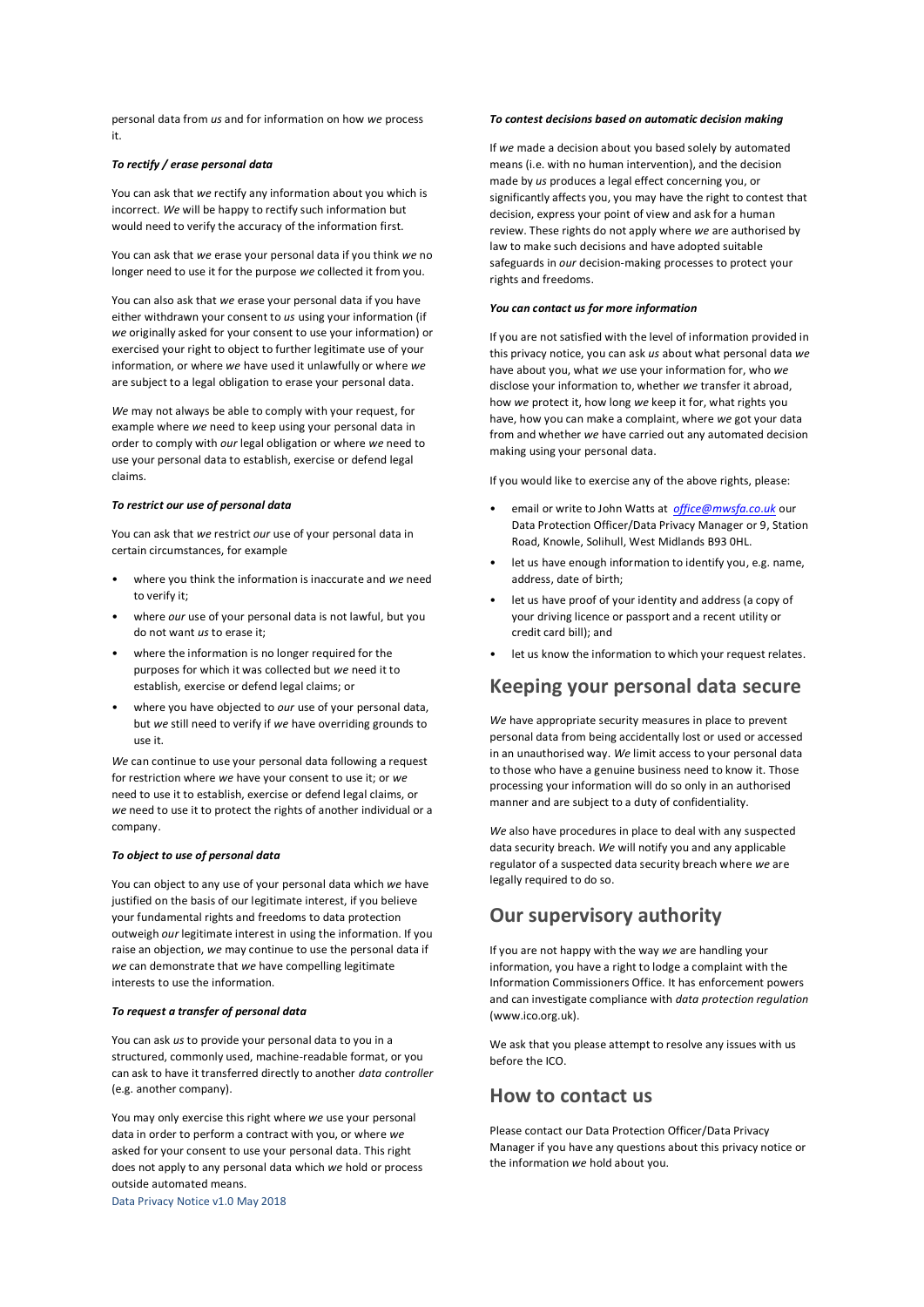• If you wish to contact John Watts, our Data Protection Officer/Data Privacy Manager at *[office@mwsfa.co.uk](mailto:office@mwsfa.co.uk)* or write to 9, Station Road, Knowle, Solihull, West Midlands B93 0HL.